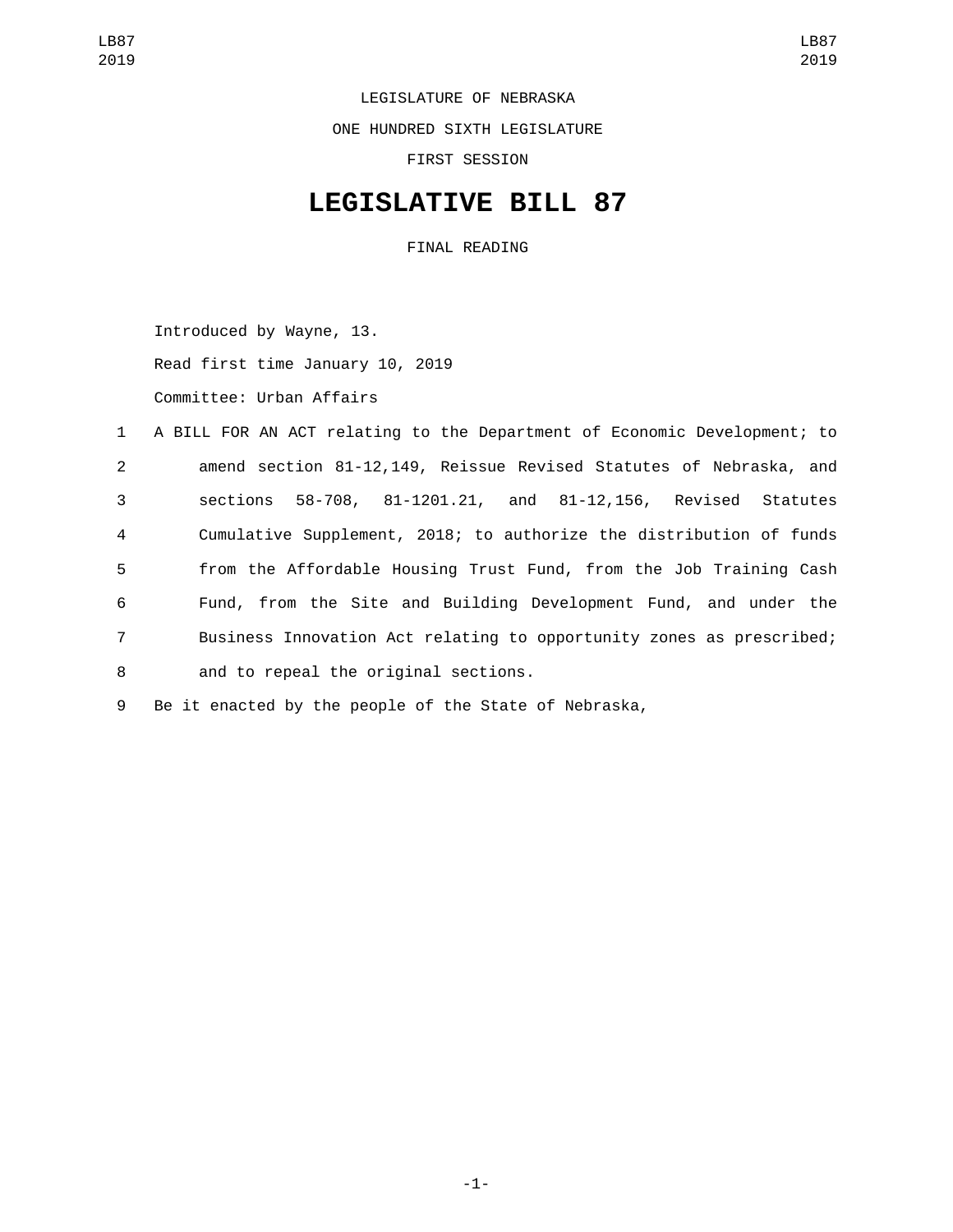Section 1. Section 58-708, Revised Statutes Cumulative Supplement, 2 2018, is amended to read:

 58-708 (1) During each calendar year in which funds are available from the Affordable Housing Trust Fund for use by the Department of Economic Development, the department shall make its best efforts to allocate not less than thirty percent of such funds to each congressional district. The department shall announce a grant and loan application period of at least ninety days duration for all projects. In selecting projects to receive trust fund assistance, the department shall develop a qualified allocation plan and give first priority to financially viable projects that serve the lowest income occupants for the longest period of 12 time. The qualified allocation plan shall:

 (a) Set forth selection criteria to be used to determine housing priorities of the housing trust fund which are appropriate to local conditions, including the community's immediate need for affordable housing, proposed increases in home ownership, private dollars leveraged, level of local government support and participation, and repayment, in part or in whole, of financial assistance awarded by the fund; and

 (b) Give first priority in allocating trust fund assistance among selected projects to those projects which are located in whole or in part within an enterprise zone designated pursuant to the Enterprise Zone Act or an opportunity zone designated pursuant to the federal Tax Cuts and Jobs Act, Public Law 115-97, serve the lowest income occupant, and are obligated to serve qualified occupants for the longest period of time.

 (2) The department shall fund in order of priority as many applications as will utilize available funds less actual administrative costs of the department in administering the program. In administering the program the department may contract for services or directly provide funds to other governmental entities or instrumentalities.

 (3) The department may recapture any funds which were allocated to a qualified recipient for an eligible project through an award agreement if

-2-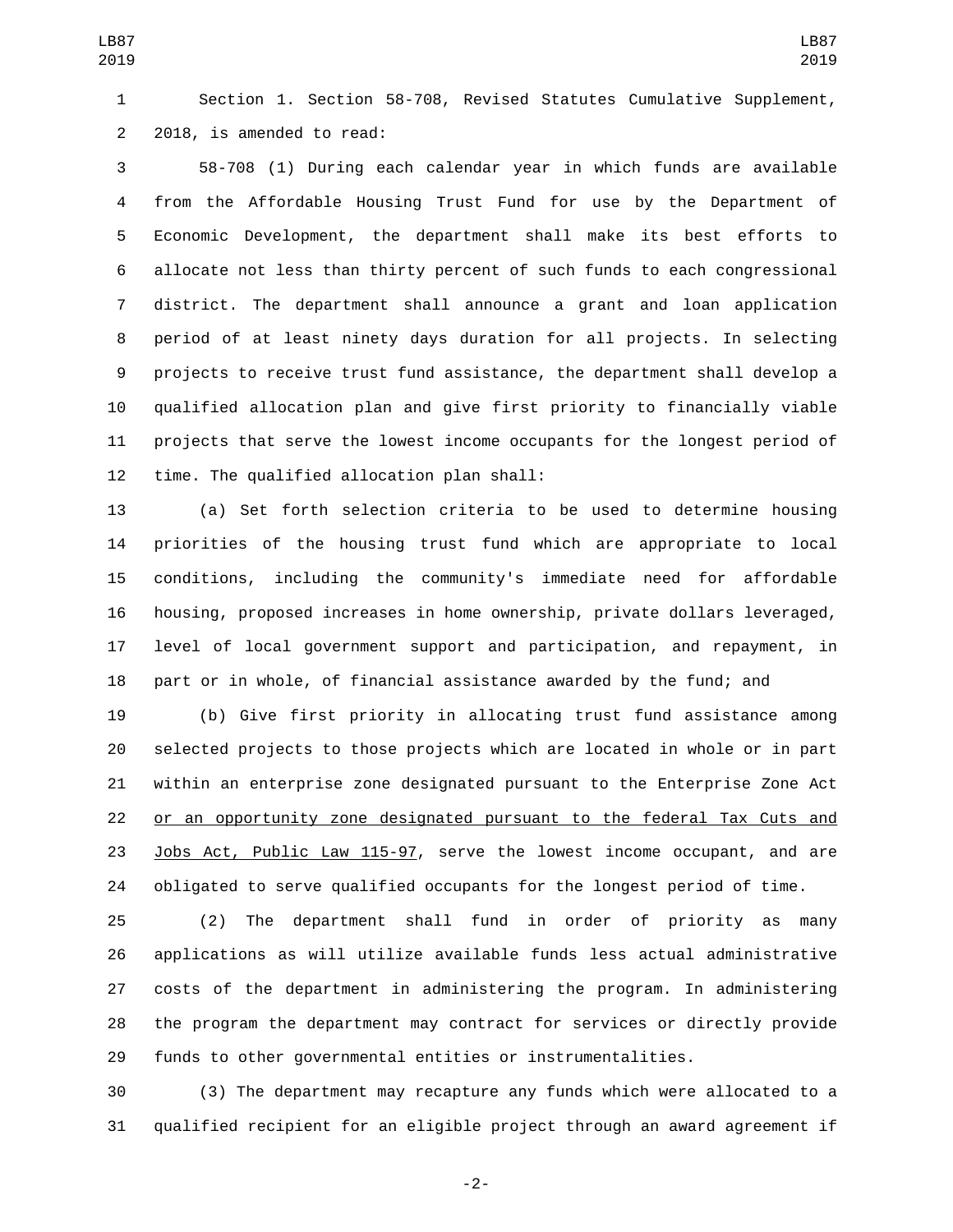such funds were not utilized for eligible costs within the time of performance under the agreement and are therefor no longer obligated to the project. The recaptured funds shall be credited to the Affordable 4 Housing Trust Fund.

 Sec. 2. Section 81-1201.21, Revised Statutes Cumulative Supplement, 2018, is amended to read:6

 81-1201.21 (1) There is hereby created the Job Training Cash Fund. The fund shall be under the direction of the Department of Economic Development. Money may be transferred to the fund pursuant to subdivision (1)(b)(iii) of section 48-621 and from the Cash Reserve Fund at the direction of the Legislature. The department shall establish a subaccount for all money transferred from the Cash Reserve Fund to the Job Training 13 Cash Fund on or after July 1, 2005.

 (2) The money in the Job Training Cash Fund or the subaccount established in subsection (1) of this section shall be used (a) to provide reimbursements for job training activities, including employee assessment, preemployment training, on-the-job training, training equipment costs, and other reasonable costs related to helping industry and business locate or expand in Nebraska, (b) to provide upgrade skills training of the existing labor force necessary to adapt to new technology or the introduction of new product lines, (c) as provided in section 79-2308, or (d) as provided in section 48-3405. The department shall give a preference to job training activities carried out in whole or in part within an enterprise zone designated pursuant to the Enterprise Zone Act or an opportunity zone designated pursuant to the federal Tax Cuts and 26 Jobs Act, Public Law 115-97.

 (3) The department shall establish a subaccount within the fund to provide training grants for training employees and potential employees of businesses that (a) employ twenty-five or fewer employees on the application date, (b) employ, or train for potential employment, residents of rural areas of Nebraska, or (c) are located in or employ, or

-3-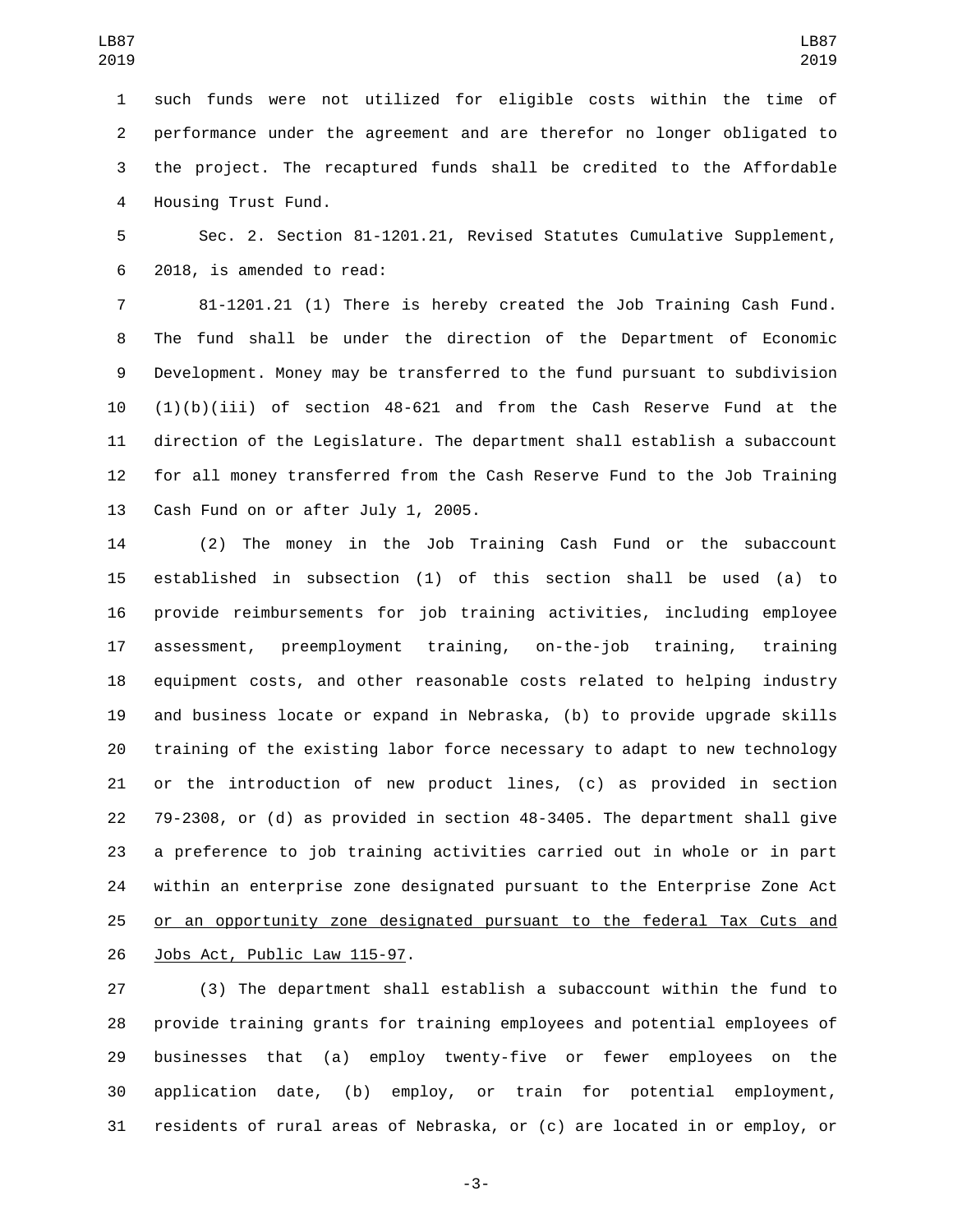train for potential employment, residents of high-poverty areas as defined in section 81-1203. The department shall calculate the amount of prior year investment income earnings accruing to the fund and allocate such amount to the subaccount for training grants under this subsection. The subaccount shall also be used as provided in the Teleworker Job Creation Act. The department shall give a preference to training grants for businesses located in whole or in part within an enterprise zone 8 designated pursuant to the Enterprise Zone Act.

 (4) On April 5, 2018, any funds that were dedicated to carrying out sections 81-1210.01 to 81-1210.03 but were not yet expended shall be 11 transferred to the Intern Nebraska Cash Fund.

 (5) Any money in the Job Training Cash Fund available for investment shall be invested by the state investment officer pursuant to the Nebraska Capital Expansion Act and the Nebraska State Funds Investment 15 Act.

 Sec. 3. Section 81-12,149, Reissue Revised Statutes of Nebraska, is 17 amended to read:

 81-12,149 (1) During each calendar year in which funds are available from the Site and Building Development Fund for use by the Department of Economic Development, the department shall allocate a specific amount of funds, not less than forty percent, to nonmetropolitan areas. For purposes of this section, nonmetropolitan areas means counties with fewer than one hundred thousand inhabitants according to the most recent federal decennial census. In selecting projects to receive fund assistance, the department shall develop a qualified action plan by January 1 of each even-numbered year. The plan shall give first priority to financially viable projects that have an agreement with a business that will locate a site within ninety days of the signed agreement and to financially viable projects located in whole or in part within an 30 enterprise zone designated pursuant to the Enterprise Zone Act or an opportunity zone designated pursuant to the federal Tax Cuts and Jobs

-4-